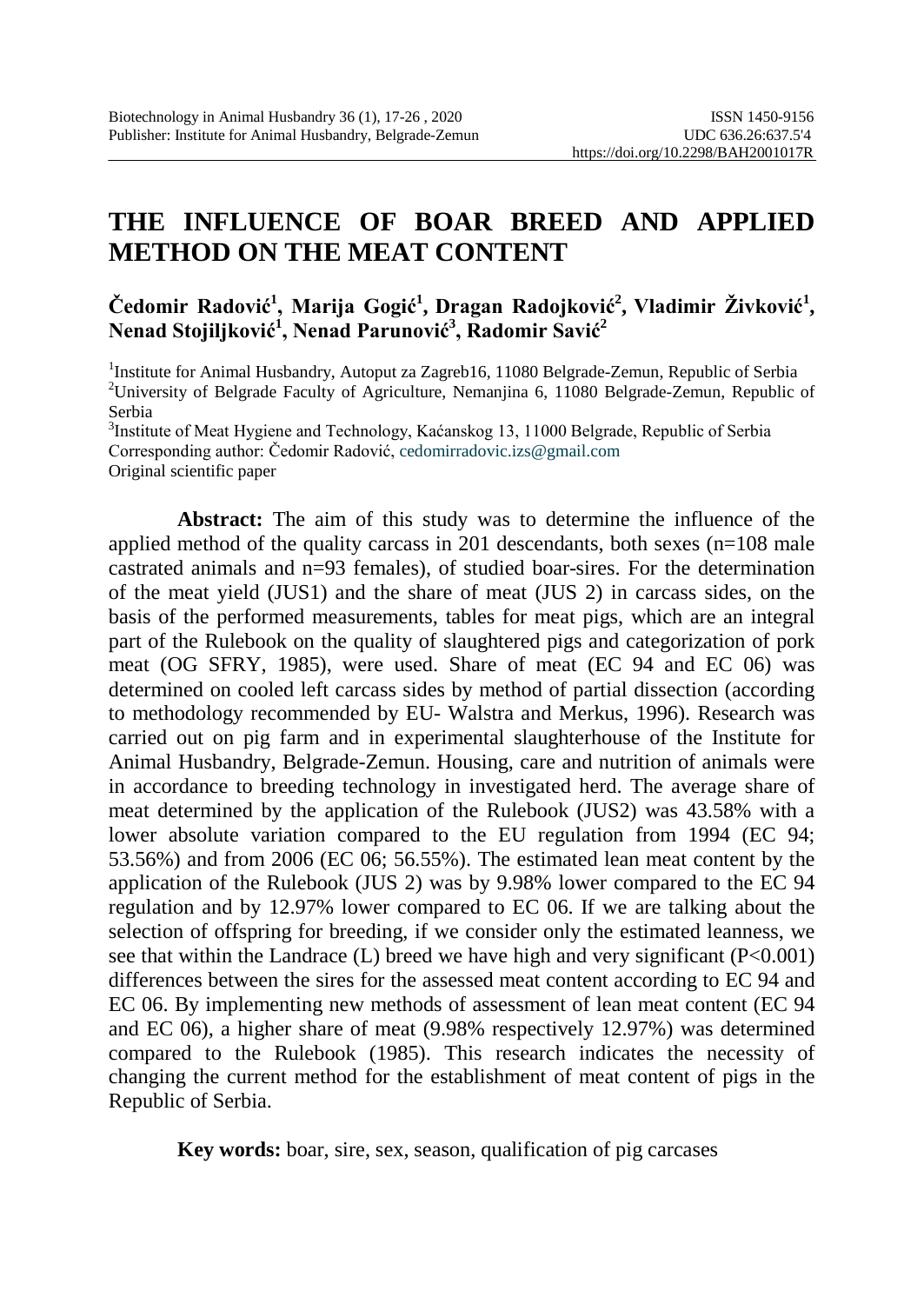#### **Introduction**

The most important factors determining the carcass quality are genetic and environmental factors. The quantitative and qualitative properties of the carcass depend on the selection methods. By cross-breeding of pigs a heterosis effect is achieved for major productive properties. Finding the best combinations of crosses is a continuous process, since the frequency of certain genes continuously changes by the selection (*Senčić et al., 2003*). It is known that certain quantitative properties of pigs are unevenly inherited, which means that the possibilities for their improvement in selection are different. The pig genotype, in addition to the nutrition, has the greatest effect on carcass quality and meatiness. The prerequisite for work on the genetic improvement of pig quality is knowledge of the variability of the production properties of the breeding animals. Regardless of the significance of the evaluation of the carcass quality and meat quality on the slaughter line, there is a problem in our country that in most slaughterhouses (except for some) no automatic or semi-automatic devices for their assessment are used. For more than 20 years the economic environment in the country has been too dynamic and insecure, which has put domestic pig breeding in difficult situations. In the process of joining the European Union, Serbia must implement the qualification of pig carcases under the (S)EUROP system. This system is obligatory for each member of EU (*Zapryanova, 2019*). In our country, the Rulebook (*OG SFRY, 1985*), according to which the total mass of muscular tissue without the belly-rib meat is determined, is still applicable. Due to the above, the content of meat determined according to the Rulebook (*OG SFRY, 1985*) is lower by 8 to 12% compared to evaluation using FOM or dissection according to the methodology recommended by the EU (*Walstra and Merkus, 1996*). Given the fact that total dissection of the carcass side is expensive and complicated, the EU has recommended a short procedure. According to this procedure, the left carcass side is cut into 12 parts, and only on 4 parts (leg, shoulder, back-loin and belly-rib part) the total dissection is performed. In the research of *Radović et al. (2009)***,** the difference in the values for share of meat established according to the Rulebook (*OG SFRY, 1985*) and dissection (according to the method recommended by the EU) was 8.83% for the genotype Large White (LW) and 10.02% for the genotype Swedish Landrace (SL).

# **Material and Methods**

Research was carried out on pig farm and in experimental slaughterhouse of the Institute for Animal Husbandry, Belgrade-Zemun. Housing, care and nutrition of animals were in accordance to breeding technology in investigated herd. The quality of the carcass was tested in 201 descendants, both sexes (n=108) male castrated animals and n=93 females), of studied boar-sires. For the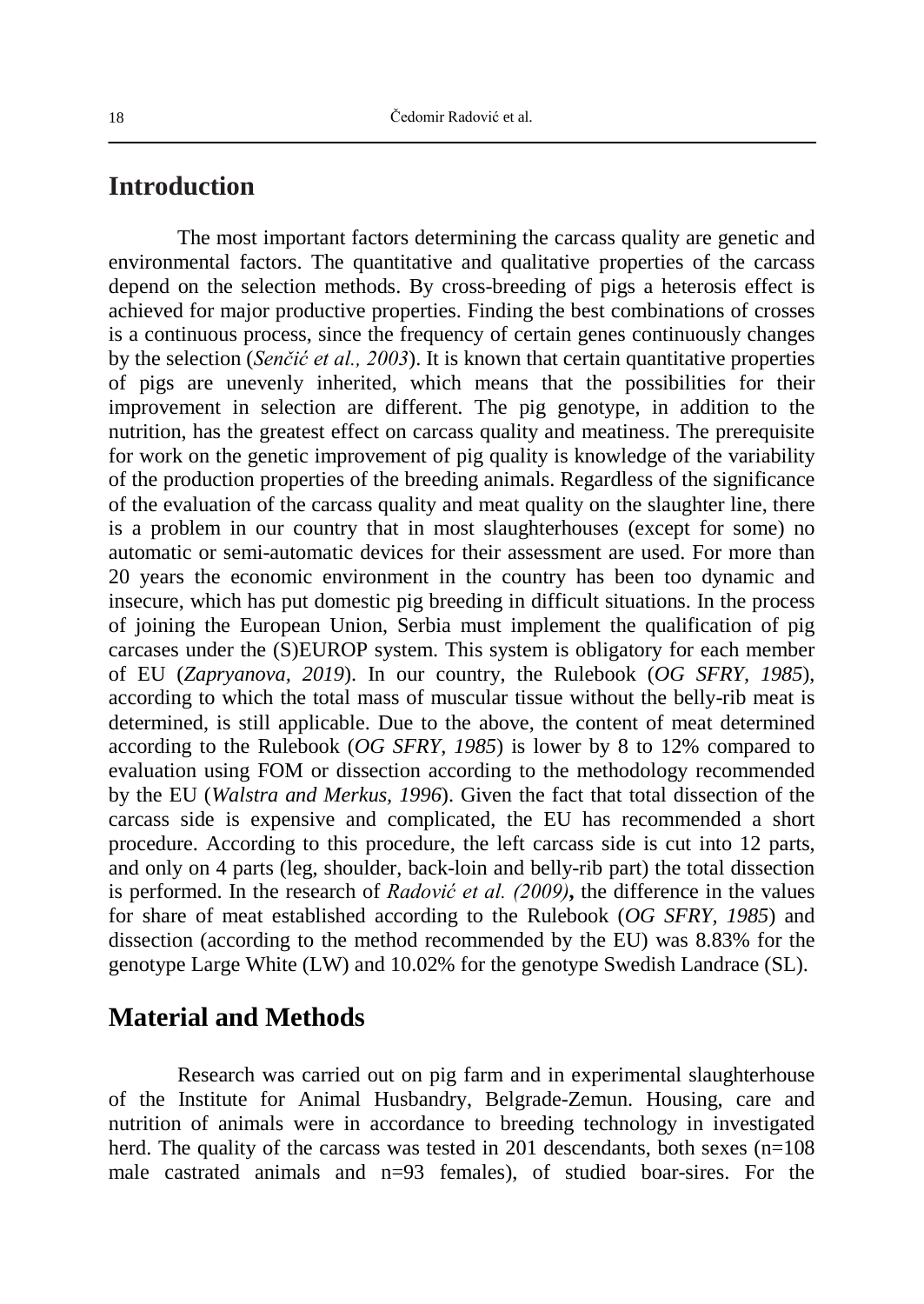determination of the meat yield (JUS 1) and the share of meat (JUS 2) in carcass sides, on the basis of the performed measurements, tables for meat pigs, which are an integral part of the Rulebook on the quality of slaughtered pigs and categorization of pork meat (*OG SFRY, 1985*), were used. Share of meat (EC 94 and EC 06) was determined on cooled left carcass sides by method of partial dissection (according to methodology recommended by EU-*Walstra and Merkus, 1996*). Left carcass sides were cut into 12 parts (Figure 1).



 Figure 1. Scheme for cutting of carcass side into 12 parts (Photo: Č. Radović)

Based on quantity of meat in four major parts – leg, shoulder, loin-rump and belly-rib part (skin with subcutaneous tissue, intermuscular fat and bones), which contain 75% of total musculature mass of carcass side, and mass of tender loin, percentage of meat in carcass sides was calculated using two formulas/equations:

#### **1. Commission Regulation EC No 3127/94 (EC 94)**

weight of tender loin  $+$  weight of dissected cuts  $+$  weight of remaining cuts in shoulder, loin, ham and belly weight of tender loin + weight of lean (fascia included) 1.3 100 + + *y* = × ×

#### **2. Commission regulation EC No 1197/06 (EC 06)**

weight of tender loin + weight of lean (fascia included)

in shoulder, loin, ham and belly

 $y = 0.89 \times 100 \times$ 

weight of tender  $\text{loin} + \text{weight}$  of dissected cuts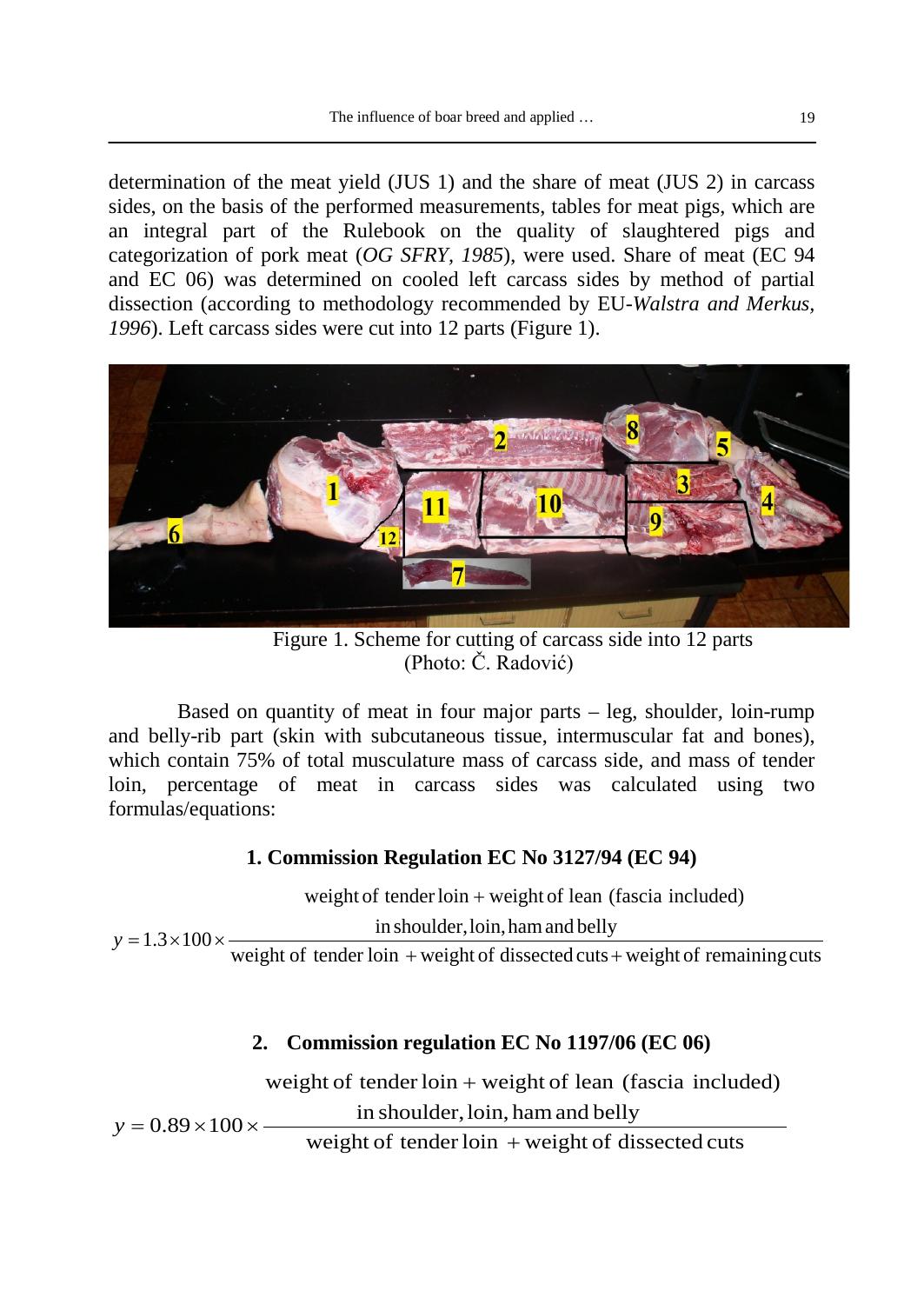Data processing was carried out using the appropriate computer package "LSMLMW and MIXMDL, PC-2 VERSION" (*Harvey, 1990*), using the procedure of the least squares method in order to determine the significance (P<0.05) of the systematic effects on the growth traits, the quality of the carcass sides and meat. Properties of carcass quality were analysed by using models (1 and 2) that included the following factors: sire's race, sire, sex, offspring birth season and linear influence of warm carcass side weight.

$$
Y_{ijklm} = \mu + R_i + O_{j:i} + P_k + P_{k:i} + S_l + b_3 (x_3 - x_3) + \varepsilon_{ijklm}
$$

## **Results and Discussion**

Table 1 shows the average values for meat yield and share (JUS 1 and JUS 2) as well as the share of meat obtained using the forms of *EC No 3127/94* and *EC No 1197/06* regulations for the assessment of lean meat content. The average share of meat determined by the application of the Rulebook (JUS2) was 43.58% with a lower absolute variation compared to the EU regulation from 1994 (EC 94; 53.56%) and from 2006 (EC 06; 56.55%). The estimated lean meat content by the application of the Rulebook (JUS 2) was by 9.98% lower compared to the EC 94 regulation and by 12.97% lower compared to EC 06.

|                  | $x \pm SD$                                     |                     |  |
|------------------|------------------------------------------------|---------------------|--|
| JUS <sub>1</sub> | Meat yield in carcass sides (OG SFRY 1985), kg | 35.36<br>$\pm$ 4.33 |  |
| JUS <sub>2</sub> | Meat yield in carcass sides (OG SFRY 1985), %  | 43.58<br>±1.66      |  |
| EC 94            | Meat yield in carcass sides (EC No 3127/94), % | 53.56<br>$+4.48$    |  |
| EC 06            | Meat yield in carcass sides (EC No 1197/06), % | 56.55<br>$+4.50$    |  |

**Table 1. Average values and variability of yield traits and meat share in the carcass side**

The effect of the sire breed, sires within breed, sex and season on the variation of meat content in carcass sides assessed under the Regulation (JUS2) and two EU Regulations (*EC 94 and EC 06*) is shown in Table 2. The general average for meat share in carcass sides determined by application the aforementioned methods was 43.62, 55.18 and 58.07%, respectively.

Quality of pig carcasses, i.e. the presence of muscle and fatty tissue, depends on the sex (*Renaudeau et al., 2005; Renaudeau and Mourot, 2007; Serrano et al., 2007; Radović et al., 2008, Carabús et al., 2017*), which was also found in our studies of fat thickness, yield and meat share. According to Wagner et al. (1999), male and female animals had almost the same share of fat tissue with 25 kg  $(6.92 \text{ and } 7.00\%)$ , but with 100 kg it was higher in boars  $(16.33\%)$  than in gilts (13.92 %). This difference between the sexes increased at a weight of 152 kg, so the share of belly fat tissue in males was 20.00 and in the gilts 16.91%. The results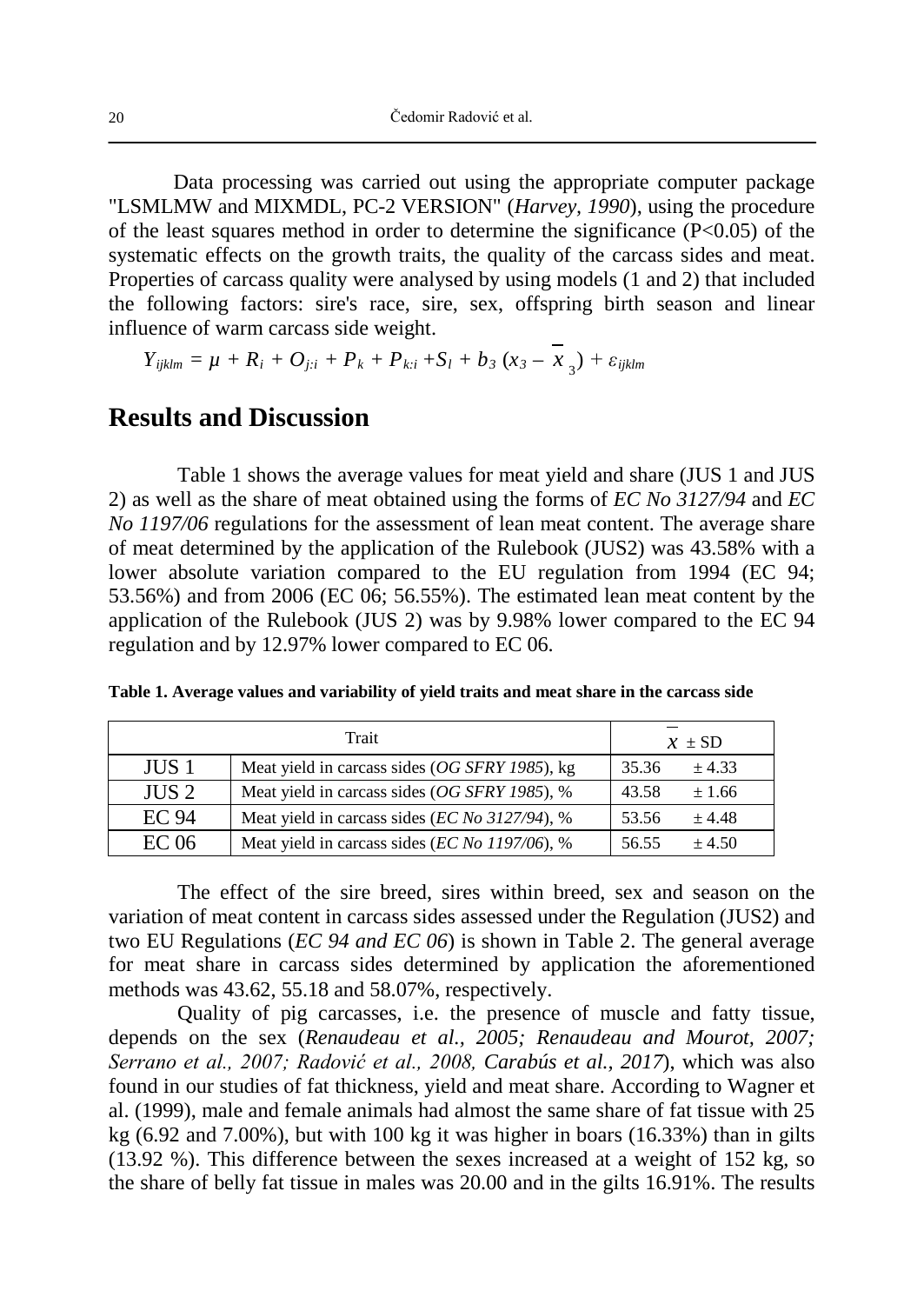of our research on the effect of sex on the quality of pig carcasses are in agreement with the results of *Latorre et al. (2003, 2004)* and *Radović et al. (2008)*. On the basis of a total dissection of four carcass parts, estimated leanness [Commission Regulation EC No 3127/94, (1994)] of genotypes 1 (SL), 6 [Px (SLxLW)], 8 [SLx (SLxLW)] and 9 [LWx (SLxLW)] in our trials was higher  $(+ 10.88\%, +6.66\%, +$ 4.56% and + 5.10%) than shown by *Kosovac et al. (2009a)* for the same genotypes.

| Sources of variation |                | JUS $1^{2}$ , kg |            | JUS 2, % |               | EC 94, % |               | EC 06, % |            |
|----------------------|----------------|------------------|------------|----------|---------------|----------|---------------|----------|------------|
| $\mu \pm S.E.$       |                | 35.41            | $\pm 0.20$ | 43.62    | $\pm 0.18$    | 55.18    | $\pm 0.44$    | 58.07    | $\pm 0.45$ |
| RO <sup>1</sup>      | sire           |                  |            |          |               |          |               |          |            |
| Landrace             | 1              | 35.72            | $\pm 0.42$ | 44.19    | $\pm 0.39$    | 52.82    | ± 0.95        | 55.45    | ± 0.97     |
|                      | $\overline{c}$ | 36.31            | $\pm 0.45$ | 44.87    | $\pm 0.42$    | 54.85    | ± 1.01        | 57.89    | ± 1.04     |
|                      | 3              | 35.52            | $\pm 0.46$ | 43.84    | $\pm 0.42$    | 50.33    | $\pm 1.02$    | 53.94    | ± 1.05     |
|                      | $\overline{7}$ | 35.34            | $\pm 0.57$ | 43.42    | $\pm 0.53$    | 57.70    | ± 1.28        | 61.21    | ± 1.31     |
|                      | 8              | 34.48            | $\pm 0.54$ | 43.12    | $\pm 0.50$    | 57.93    | ± 1.21        | 60.76    | $\pm$ 1.25 |
|                      | 9              | 35.25            | $\pm 0.58$ | 43.85    | $\pm 0.54$    | 58.53    | ± 1.30        | 62.26    | ± 1.34     |
|                      | 15             | 36.14            | $\pm 0.54$ | 44.24    | $\pm 0.50$    | 53.46    | ± 1.19        | 56.78    | ± 1.23     |
|                      | 16             | 35.91            | $\pm 0.52$ | 44.27    | $\pm 0.48$    | 55.20    | ± 1.15        | 58.72    | ± 1.18     |
|                      | 17             | 36.22            | $\pm 0.50$ | 44.84    | $\pm 0.46$    | 58.16    | ± 1.12        | 61.58    | ± 1.15     |
|                      | 18             | 36.66            | ± 0.48     | 44.33    | ± 0.44        | 55.29    | ± 1.06        | 58.63    | ±1.09      |
|                      | Average        | 35.75            | ± 0.24     | 44.10    | $\pm 0.22$    | 55.43    | ± 0.54        | 58.72    | $\pm 0.55$ |
|                      | 4              | 34.94            | $\pm 0.46$ | 43.66    | $\pm 0.43$    | 52.63    | ± 1.03        | 55.53    | ±1.06      |
|                      | 5              | 32.78            | $\pm 0.46$ | 41.17    | $\pm 0.43$    | 46.14    | $\pm 1.03$    | 49.06    | ± 1.05     |
| Large<br>White       | 6              | 34.33            | $\pm 0.46$ | 42.68    | ± 0.42        | 51.13    | $\pm$ 1.02    | 53.60    | ± 1.04     |
|                      | Average        | 34.02            | $\pm 0.29$ | 42.50    | $\pm 0.27$    | 49.97    | $\pm 0.65$    | 52.73    | $\pm 0.66$ |
| Pietrain             | 14             | 36.49            | $\pm 0.33$ | 44.85    | $\pm 0.31$    | 56.32    | $\pm 0.74$    | 60.46    | $\pm 0.76$ |
|                      | 19             | 36.38            | $\pm 0.61$ | 44.25    | $\pm 0.56$    | 64.92    | ± 1.35        | 65.78    | ± 1.39     |
|                      | 20             | 36.51            | ± 0.62     | 43.67    | $\pm 0.57$    | 59.17    | ± 1.38        | 62.06    | ± 1.42     |
|                      | Average        | 36.46            | $\pm 0.39$ | 44.26    | $\pm 0.36$    | 60.14    | $\pm 0.86$    | 62.77    | $\pm 0.89$ |
| MTP(b)               |                | $0.357***^{3)}$  |            |          | $-0.006^{NS}$ |          | $-0.039^{NS}$ |          | $-0.068*$  |

**Table 2. The effect of sire breed and sires within the breed on yield traits and meat share in carcass sides (LS Mean ±S.E.)**

<sup>1</sup>SB-sire breed; MTP (b) -linear effect of warm carcass side weight (MTP = 81.20 kg); <sup>2)</sup> JUS 1yield of meat in carcass sides, JUS 2 - share of meat in carcass sides, EC 94 - share of meat in carcass sides, EC 06 - share of meat in carcass sides  $3$  \*\*\*=P<0.001; \*=P<0.05; NS=P>0.05

The highest yield (JUS 1) and the share of meat in the carcass sides (JUS 2, EC 94 and EC 06) were determined in offspring of sires of Pietrain breed (Table 2). In these animals, the largest difference in the estimation of lean meat between JUS2 and EC94 was found (difference was 15.88%) and between JUS 2 and EC 06 (the difference was 18.51%). In regard to the share of meat in the carcass side using the *Rulebook* (JUS 2), a smaller difference was found between offspring of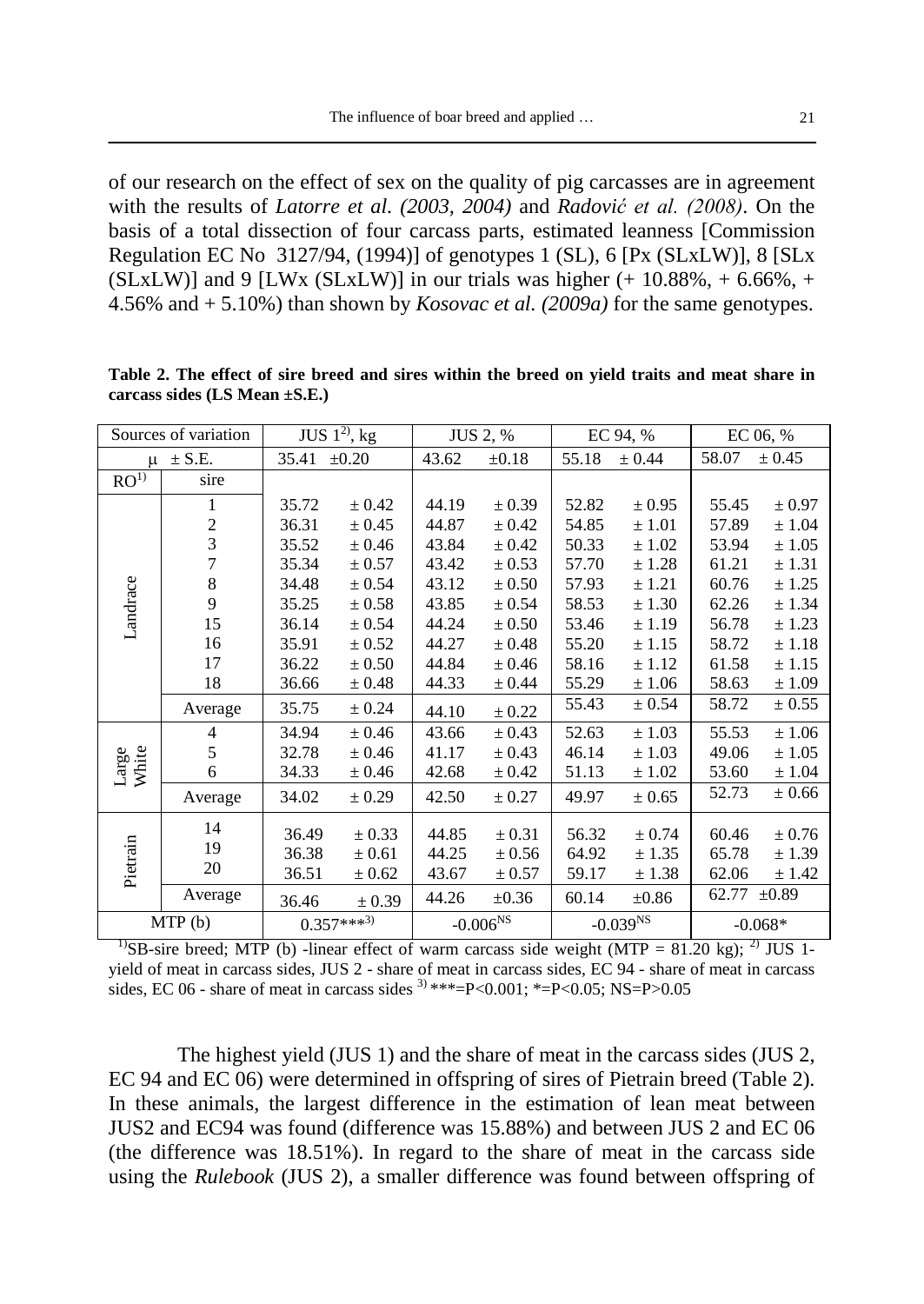sires of P and L breeds (0.16%), and P and LW (1.76%). The offspring originated from the sires of Pietrain breed had 60.14% of the meat in carcass side determined by the application of Regulation EC 94. The determined mean value was by 10.17 and 4.71% higher than for the offspring of the LW and L sires, respectively. By using the equation for the calculation of the lean meat content using EC 06, it was established that the offspring of the sires of Pietrain breed had a higher share of meat than the offspring of L sires (4.05%) and LW sires (10.04%).

The variation of the meat content by the application of the Rulebook (JUS 2) between the sires of L and P breeds was low (from 43.12 to 44.87% and from 43.67 to 44.85%) and was not statistically significant (Table 2). Between the descendants of three LW boars, the variation in the lean meat content was greater (from 41.17 to 43.66%) and statistically very significant  $(P<0.001$ ; Table 4). The highest estimated lean meat content with the application of EU regulations (EC 94 and 06), within the L breed, was established for sire No. 9 (58.53% and 62.26%), while the lowest in offspring of sire No. 3 (50.33 and 53.94%). The determined difference between the offspring of these sires amounts to 8.20% and 8.32% of the muscle tissue in the carcass sides. The lowest mean values of these traits were recorded in animals originating from sire No.5 of the LW breed (46.14 and 49.06%), while the highest values were determined for the offspring of sire No.19 of Pietrain breed (64.92 and 65.78%). The difference in mean values of the meat content in the carcass sides between the offspring of these two boars-sires was 18.78% (EC 94) and 16.72% (EC 06).

Female animals had higher values (Table 3) for yield and meat share in carcass sides compared to male castrated animals. The meat content of carcass sides in female animals was estimated to be by 1.18 (JUS2), 4.22 (EC 94) and 4.62% (EC 06) higher compared to male castrated animals. The differences were statistically significant at the level of 99.9% (Table 4). When we observe the season of birth we see that the animals born in the winter period had higher average values of meat content in carcass sides determined by using the EC 94 (57.45%) and EC 06 (61.07%) Regulations compared to animals born in other seasons.

The sire breed, sires within the LW breed and the sex/gender had a very high statistically significant influence (P<0.001) on the yield and share, i.e. the meat content of carcass sides (Table 4). Sires within the L breed showed no influence only on the lean meat content of the carcass sides determined by the application of the *Rulebook* (JUS2), while the other properties were influenced (P<0.01 and P <0.001).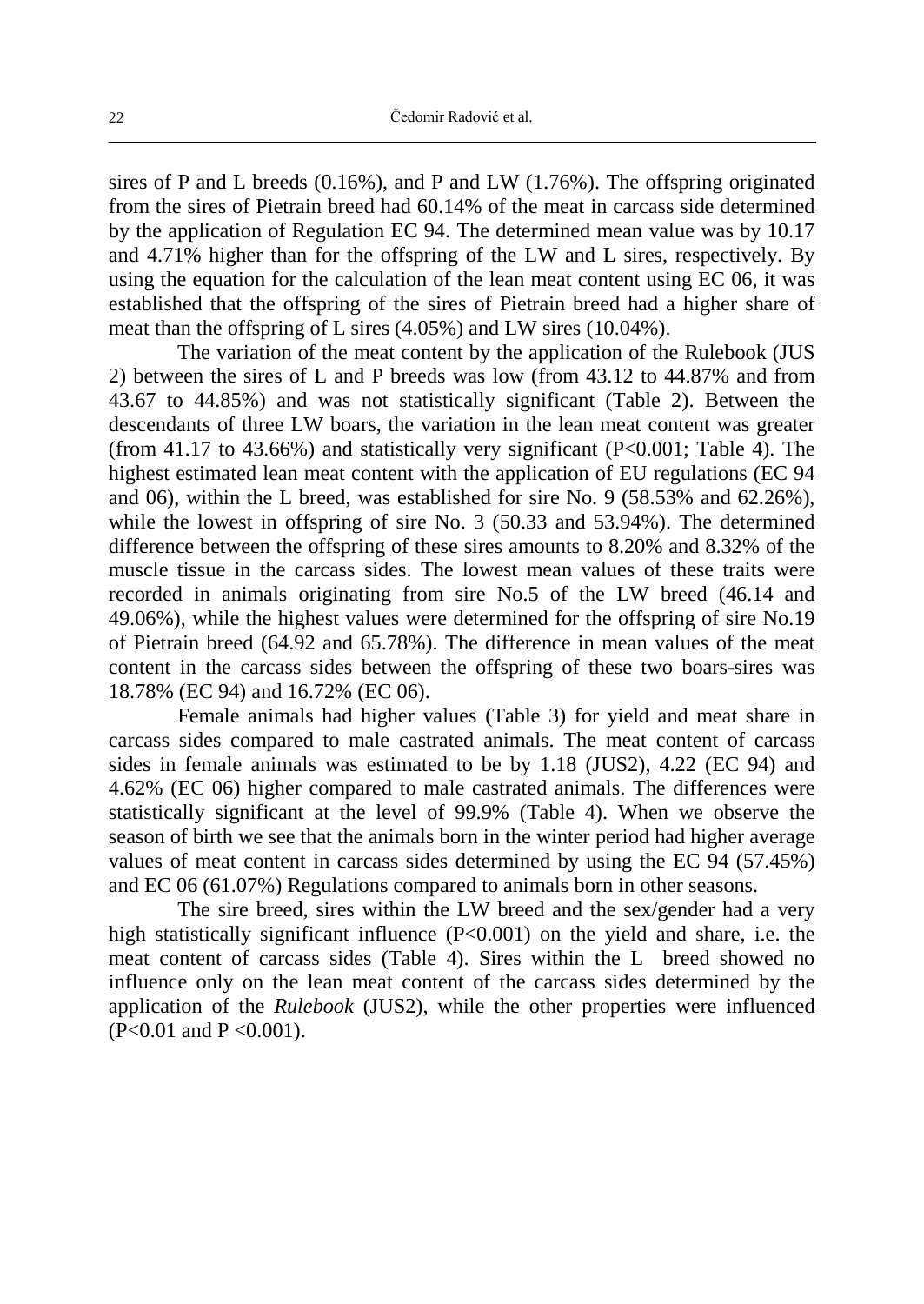|            | Sources of variation                 |                                  | JUS $1^{2}$ , kg                             |                                  | <b>JUS 2, %</b>                          |                                  | EC 94, %                                                         |                | EC 06, $%$                                       |
|------------|--------------------------------------|----------------------------------|----------------------------------------------|----------------------------------|------------------------------------------|----------------------------------|------------------------------------------------------------------|----------------|--------------------------------------------------|
| <b>Sex</b> | $M^{1)}$<br>F                        | 34.94<br>35.89                   | $\pm 0.22$<br>$\pm 0.23$                     | 43.03<br>44.21                   | $\pm 0.21$<br>$\pm 0.22$                 | 53.07<br>57.29                   | $\pm 0.50$<br>$\pm$ 0.52                                         | 55.98<br>60.16 | $\pm 0.51$<br>$\pm 0.54$                         |
| Season     | Winter<br>Spring<br>Summer<br>Autumn | 35.94<br>34.80<br>35.67<br>35.23 | ± 0.65<br>± 0.25<br>$\pm 0.31$<br>$\pm 0.28$ | 44.53<br>43.10<br>43.56<br>43.28 | ± 0.61<br>± 0.24<br>$\pm 0.28$<br>± 0.26 | 57.45<br>50.63<br>55.78<br>56.85 | $\pm 1.46$ 61.07<br>$\pm 0.57$ 53.51<br>$\pm 0.68$<br>$\pm 0.62$ | 58.38<br>59.33 | ± 1.50<br>$\pm 0.58$<br>$\pm 0.70$<br>$\pm 0.64$ |

**Table 3. The effect of sex/gender, sex/gender within the sire breed and the year of birth (Model 1) on the yield traits and the share of meat in carcass sides (LS Mean ±S.E.)**

<sup>1</sup>M-male castrates, F-females; <sup>2)</sup> JUS 1- yield of meat in carcass sides, JUS 2 – share of meat in carcass sides, EC 94 - share of meat in carcass sides, EC 06 - share of meat in carcass sides

The yield traits and the share of meat in the carcass sides, determined by the application of the *Rulebook* (JUS1 and JUS2), did not vary between the sires of Pietrain breed and the season of birth  $(P> 0.05)$ . However, the estimated values for leanness obtained by applying the EC 94 and EC 06 regulations varied between the boars – sires of Pietrain breed  $(P<0.001)$ . The interaction between the sex within the sire race for JUS 1 and JUS 2 was statistically significant ( $P < 0.001$ ), but in case of share of meat in carcass sides according to EC94 and EC06 it was not significant  $(P>0.05)$ .

| Sources of variation | JUS $1^{2}$       | JUS <sub>2</sub> | <b>EC 94</b> | EC <sub>06</sub> |
|----------------------|-------------------|------------------|--------------|------------------|
| <b>SB</b>            | *** <sup>3)</sup> | ***              | ***          | ***              |
| S: L                 | $***$             | NS               | ***          | ***              |
| S: LW                | ***               | ***              | ***          | ***              |
| S: P                 | <b>NS</b>         | NS               | ***          | ***              |
| <b>Sex</b>           | ***               | ***              | ***          | ***              |
| Season               | NS                | NS               | ***          | ***              |
| Sex:SB               | ***               | ***              | NS           | NS               |

**Table 4. Statistical significance of the influences included in the model on the tested properties**

<sup>1)</sup>SB-sire breed; S:L-sires within Landrace breed; S:LW- sires within Large White breed; S:P- sires within Pietrain breed; Sex:SB- sex of offspring within sire breed;  $^{2}$  JUS 1- yield of meat in carcass sides, JUS 2- share of meat in carcass sides, EC 94 - share of meat in carcass sides, EC 06 - share of meat in carcass sides;  $3**=P<0.001$ ;  $**=P<0.01$ ; NS=P>0.05

By comparing the two regulations EC94 and EC06, the average estimated meat content of the tested fatteners in our trials was 53.56% and 56.55%, which means that the difference between them is 2.99% of the meat. The established difference in the average estimated meat content by applying the above regulations is lower (4.13%) than results presented by *Kosovac et al. (2009b)*. For hybrid combinations of crosses with three [(LWxL) xJ and (LxD) xJ] and four breeds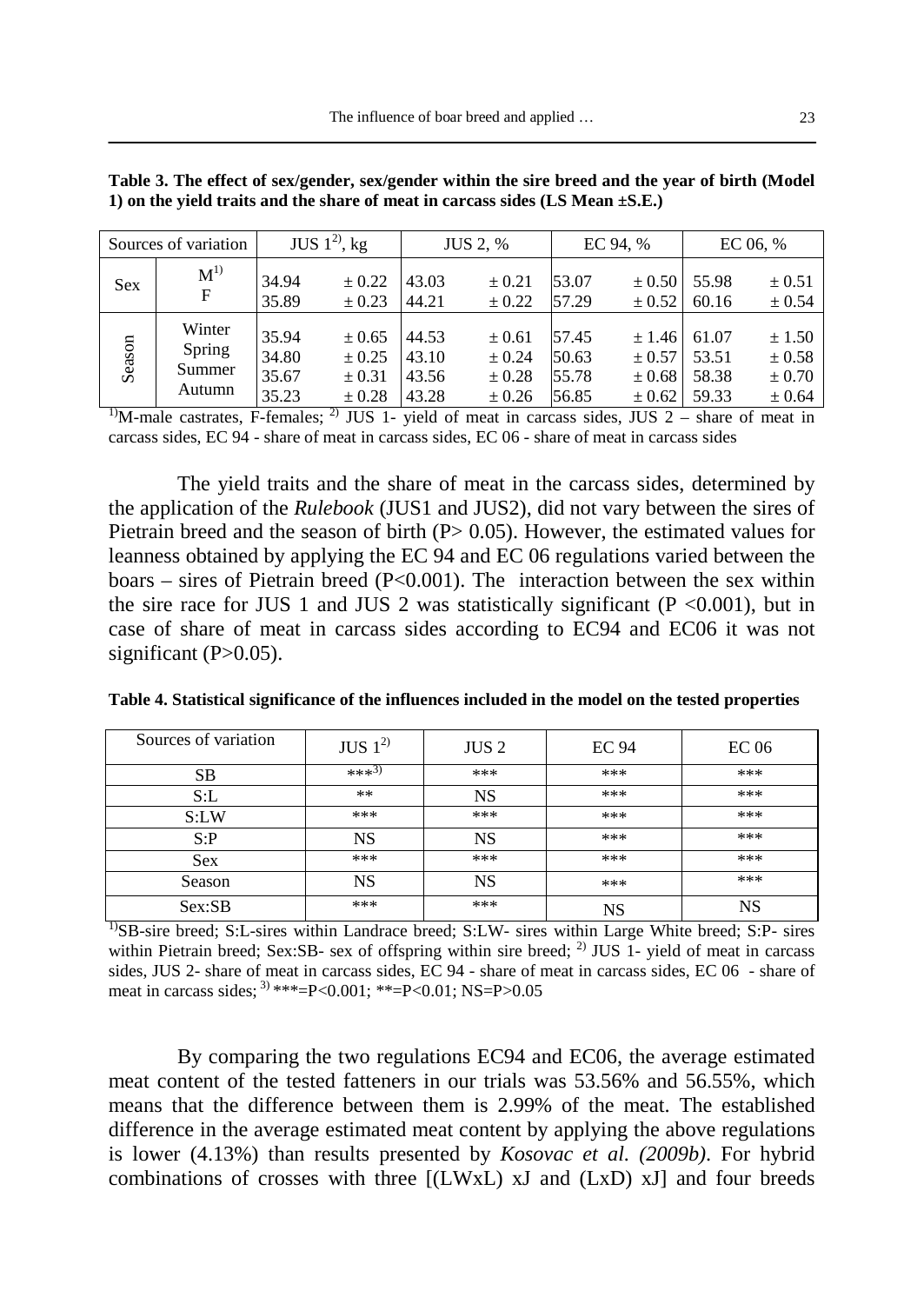$[(LWxL) \times (JxP)$  and  $(LWxL) \times (HxP)]$ , *Bahelka et al.* (2005), for both sexes (f = 61 animals and m = 62 animals), assessed the average meat content [*Commission Regulation EC No 3127/94, (1994)*] on the basis of a total dissection of four carcass parts of 55.54%, which is by 1.98% higher value compared to our result (53.56%).

#### **Conclusions**

In general, on the basis of the previously mentioned, as well as the results in their entirety, it can be concluded that it is of the utmost importance that the sires are evaluated on the slaughter line both for the production of fattening animals and for future breeding animals, since the share of heritability  $(h<sup>2</sup>)$  for traits of carcass quality is very high. When we talk about the production of fatteners, the best results were achieved by offspring originated from the sires of Pietrain breed. If we are talking about the selection of offspring for breeding, if we consider only the estimated leanness, we see that within the L breed we have high and very significant  $(P<0.001)$  differences between the sires for the assessed meat content according to EC94 and EC06. By implementing new methods of assessment of lean meat content (EC 94 and EC 06), a higher share of meat (9.98% respectively 12.97%) was determined compared to the Rulebook (1985). This research indicates the necessity of changing the current method for the establishment of meat content of pigs in the Republic of Serbia.

### **Uticaj rase nerasta i primenjene metode na sadržaj mesa**

*Čedomir Radović, Marija Gogić, Dragan Radojković, Vladimir Živković, Nenad Stojiljković, Nenad Parunović, Radomir Savić*

### **Rezime**

Cilj ove studije bio je da se utvrdi uticaj primenjene metode kvaliteta trupa kod 201 potomka, oba pola (n = 108 kastriranih mukih grla i n = 93 ženskih), ispitivanih očeva nerastova. Za određivanje prinosa mesa (JUS1) i udela mesa (JUS 2) u polutkama, na osnovu izvršenih merenja, korićene su tabele za mesnate svinje, koji su sastavni deo Pravilnika o kvalitetu zaklanih svinja i kategorizaciji svinjskog mesa (SG SFRJ, 1985). Udeo mesa (EC 94 i EC 06) određen je na ohlađenim levim polutkama metodom delimične sekcije (prema metodologiji preporučenoj od strane EU - Walstra i Merkus, 1996). Istraživanje je sprovedeno na svinjarskoj farmi i u eksperimentalnoj klanici Instituta za stočarstvo Beograd-Zemun. Smeštaj,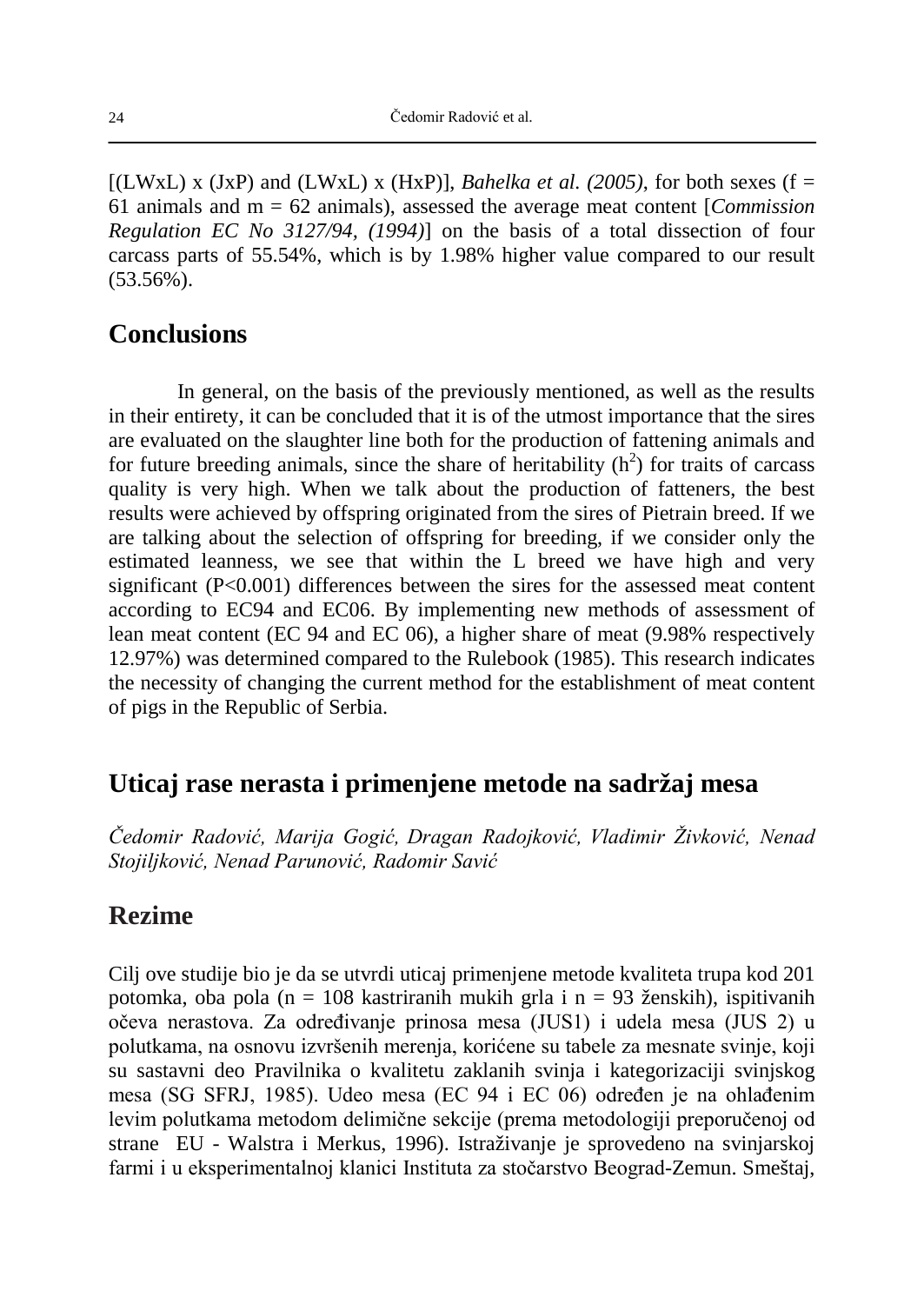nega i ishrana životinja bili su u skladu sa tehnologijom uzgoja u ispitivanom zapatu.

Prosečan udeo mesa utvrđen primenom Pravilnika (JUS2) iznosio je 43,58% sa nižom apsolutnom varijacijom u poređenju sa uredbom EU iz 1994. (EC 94; 53,56%) i iz 2006 (EC 06; 56,55%). Procenjeni sadržaj mesa primenom Pravilnika (JUS 2) bio je za 9,98% niži u odnosu na uredbu EC 94 i za 12,97% niži u odnosu na EC 06. Ako govorimo o izboru potomstva za uzgoj, ako uzmemo u obzir samo procenjenu mesnatost, vidimo da unutar rase L imamo visoke i veoma značajne (P <0,001) razlike između očeva za procenjeni sadržaj mesa u skladu sa EC 94 i EC 06. Implementacijom novih metoda procene sadržaja mesa (EC 94 i EC 06), utvrđen je veći udeo mesa (9,98%, odnosno 12,97%) u poređenju sa Pravilnikom (1985). Ovo istraživanje ukazuje na neophodnost promene postojeće metode utvrđivanja sadržaja mesa svinja u Republici Srbiji.

**Ključne reči:** nerast, otac, pol, sezona, kategorizacija svinjskih trupova

# **Acknowledgements**

Research was financed by the Ministry of Education, Science and Technological Development of Republic of Serbia.

# **References**

BAHELKA I., DEMO P., PEŠKOVIČOVÁ D. (2005): Pig carcass classification in Slovakia-New formulas for two point method and measuring instruments. Biotechnology in Animal Husbandry, 21, 5-6,181-185.

CARABÚS A., SAINZ D. R., OLTJEN W. J., GISPERT M. (2017): Growth of total fat and lean and of primal cuts is affected by the sex type. Animal, 11, 8, 1321-1329.

HARVEY R.W. (1990): User's guide for LSMLMW and MIXMDL. Ver. PC–2, 1-91. KOSOVAC O., ŽIVKOVIĆ B., RADOVIĆ Č., SMILJAKOVIĆ T. (2009a): Quality indicators: Carcas side and meat quality of pigs of different genotypes. Biotechnology in Animal Husbandry, 25, 3-4, 173-188.

KOSOVAC O., VIDOVIĆ V., ŽIVKOVIĆ B., RADOVIĆ Č., SMILJAKOVIĆ T. (2009b): Quality of pig carcasses on slaughter line according to previous and current EU regulation. Biotechnology in Animal Husbandry, 25, 5-6, 791-801.

LATORRE A. M., LÁZARO R., GRACIA I. M., NIETO M., MATEOS G. G. (2003): Effect of sex and terminal sire genotype on performance, carcass characteristics, and meat quality of pigs slaughtered at 117 kg body weight. Meat Science, 65, 4, 1369-1377.